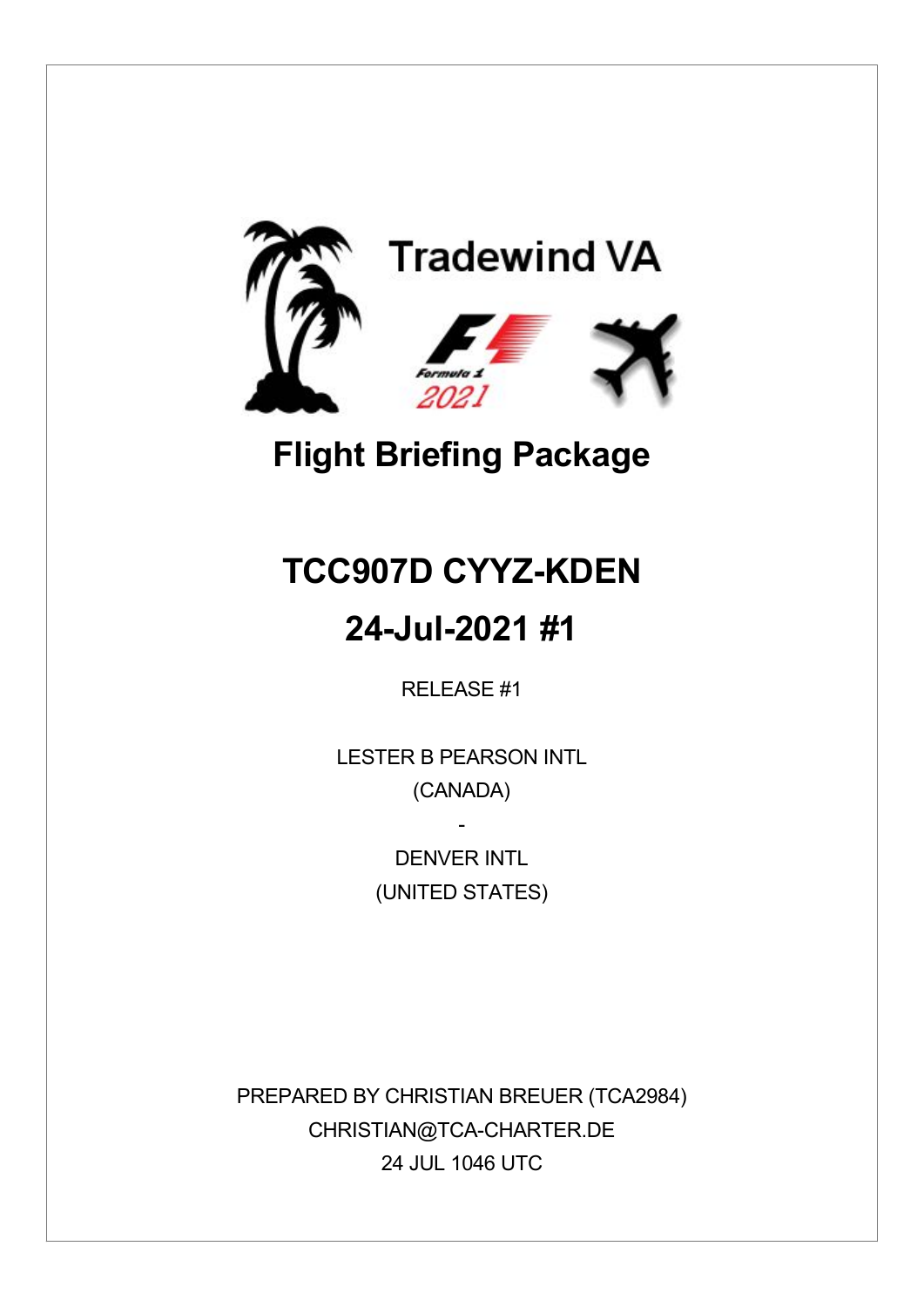| TRADEWIND PACIFIC FLIGHTPLAN - IFR TCC907D FOHGG CYYZ-KDEN                                                                                                                                                                                                                                                |
|-----------------------------------------------------------------------------------------------------------------------------------------------------------------------------------------------------------------------------------------------------------------------------------------------------------|
| ALL WEIGHTS IN KILOGRAMS (KG)<br>STD 24JUL/1545Z                                                                                                                                                                                                                                                          |
| OFP 1 - PREPARED 24JUL/1046Z BY CHRISTIAN BREUER (TCA2984) CHRISTIAN@TCA-CHARTER.DE                                                                                                                                                                                                                       |
| TR907D/TCC907D FOHGG/B777-2LR GE SEL/EGAE NOUTE: CYYZKDEN01                                                                                                                                                                                                                                               |
| DEP: CYYZ/YYZ 24L ELEV 569 FT COST INDEX: 250 TTL G/C DIST: 1143 NM<br>ARR: KDEN/DEN 16L ELEV 5434 FT INIT ALT: FL400 TTL F/P DIST: 1151 NM<br>FUEL BIAS: 100.0% TTL AIR DIST: 1282 NM<br>AVG WIND CMP: HD048 KT<br>ALT: KCOS/COS 31 ELEV 6187 FT 78 NM                                                   |
|                                                                                                                                                                                                                                                                                                           |
| CONFIG DOW PAX CARGO TOTAL ULOAD LIM ZFW TOW LDW<br>STANDARD 156737 0 0 0 52369 ZFW MAX 209106 261574 223167<br>PLN 156737 181607 165130<br><b>ACT</b><br>$\cdots \cdots$                                                                                                                                 |
| ** TAKE-OFF DATA CYYZ 24L **                                                                                                                                                                                                                                                                              |
| COND: 181607 KG // RWY DRY // +19.C Q1018 140/05 // LMT: OBS(B)<br>CONFIG: FLAPS 5 // D-TO2 +67C // A/I OFF/AUTO // A/C ON<br>SPEEDS: V1=119 VR=135 V2=135<br>ENG OUT: AT 5 DME 'YYZ' 112.15 LT ON TRACK 140 TO ITCPT AND PRCD ON R 170<br>'YYZ' 112.15. AT 17 DME 'YYZ' 112.15 ENTER HLDG (350 INBD, RT) |
| <b>FUEL CORR ENDUR</b>                                                                                                                                                                                                                                                                                    |
| TRIP 16477<br>$ \dots 02:44$                                                                                                                                                                                                                                                                              |
| $CONF 5\%$ 824<br>$\cdots \cdots \cdots 00:10$<br>ALTN KCOS 1736<br>$\cdots \cdots \cdots 00:16$                                                                                                                                                                                                          |
| FINAL RESV 2485<br>$ \dots . 00:30$                                                                                                                                                                                                                                                                       |
| HOLD 1660<br>$ \dots . 00:20$                                                                                                                                                                                                                                                                             |
| ADD FUEL 443<br>MIN T/O 23625<br>$ \dots . 00:05$                                                                                                                                                                                                                                                         |
| 04:04<br>.<br>EXTRA 1245<br>$\ldots \ldots$ 00:15 CAPTAINS SIGNATURE $(\ldots)$                                                                                                                                                                                                                           |
| TAXI 390<br>$\cdots \cdots \cdots 00:15$                                                                                                                                                                                                                                                                  |
| RELEASE 25260  04:34 I ACCEPT THIS OFP AND I AM FAMILIAR<br>ARR FUEL 8133  01:25 WITH THE PLANNED ROUTE AND AERODROMES                                                                                                                                                                                    |
| FUEL TANK CAP 145026 KG / MAX EXTRA FUEL 59282 KG LIM BY LDW<br>TRIP CORR FOR 5000 KG TOW INCR: +258 KG / 5000 KG TOW DECR: -542 KG<br>2000 FT LOWER: +443 KG / EET 02:43 CLB: 250/310/84 DES: 84/320/250                                                                                                 |
|                                                                                                                                                                                                                                                                                                           |
| CYYZ STD 15:45Z/11:45L ETD 15:45Z ACT OFBL  EST T/O 16:00Z ACT T/O<br>KDEN STA 19:20Z/13:20L ETA 18:54Z ACT ONBL  EST LDG 18:44Z ACT LDG<br>SKD 03:35 PLN 03:09 TTL BLCK  EST FLT 02:44 TTL FLT                                                                                                           |
| ATC ROUTE: N0492F400 GOPUP3 SLLAP DCT BAE DCT ALO DCT OBH DCT BRWRY LAWGR2                                                                                                                                                                                                                                |
| ALTERNATE PLANNING                                                                                                                                                                                                                                                                                        |
| ALTN/RWY DIST ALT/FL MSA COMP TIME FUEL DIFF ROUTE                                                                                                                                                                                                                                                        |

i⊒<br>⊫ htsim soft.c o

m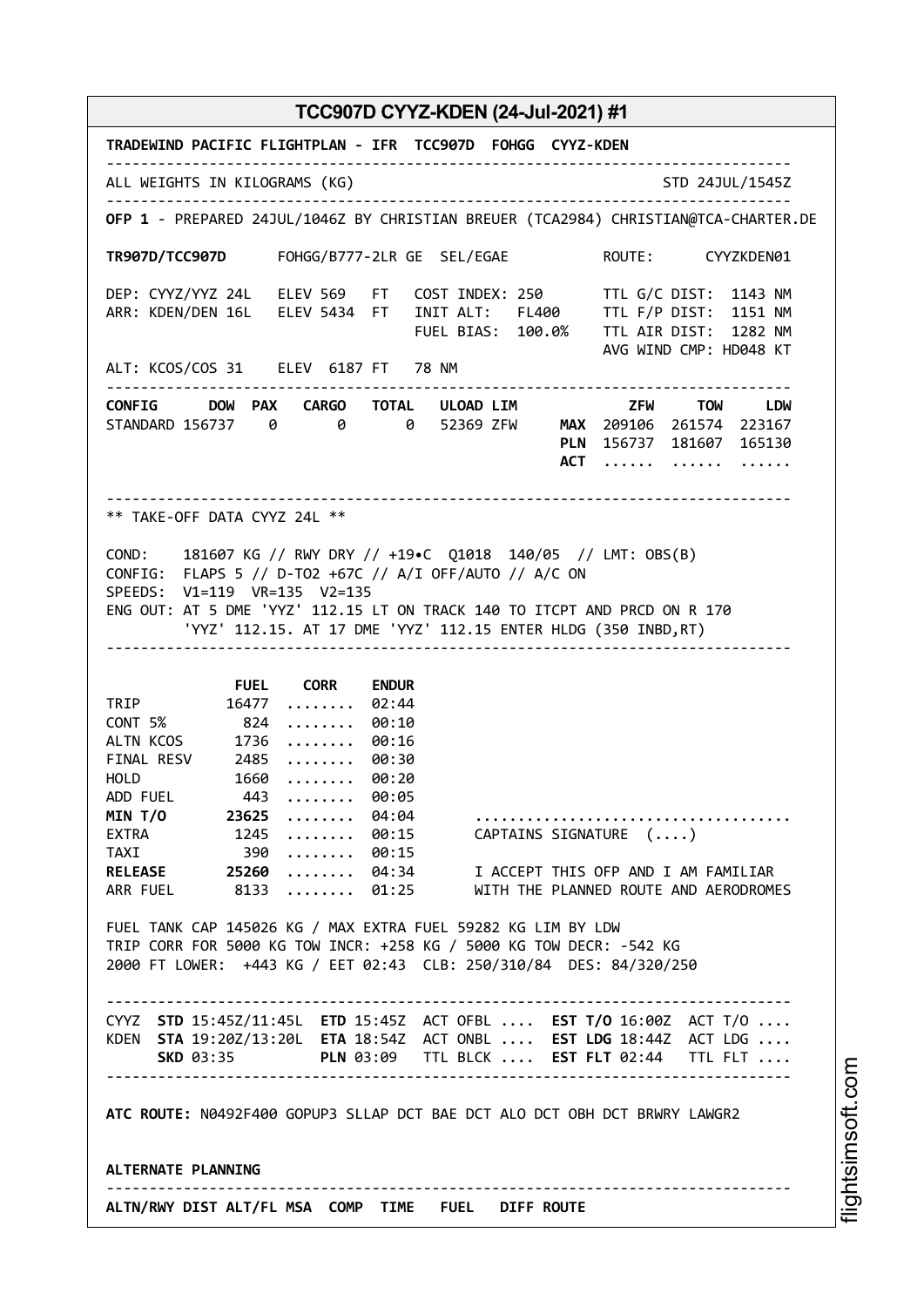|                     |                                               |  |                      |  | TCC907D CYYZ-KDEN (24-Jul-2021) #1                                                                              |  |
|---------------------|-----------------------------------------------|--|----------------------|--|-----------------------------------------------------------------------------------------------------------------|--|
|                     | KCOS/31 78 10000 163 HD001 00:16 1736 - ADANE |  |                      |  |                                                                                                                 |  |
|                     | MOST CRITICAL MORA 12100 FT AT KDEN           |  |                      |  |                                                                                                                 |  |
|                     | - FIR NAME                                    |  |                      |  | AWY WAYPOINT MT ALT MSAFREQ TAS LEG FUEL REM / USED LEG ACC<br>ISA WND/SPD GS REM POSITION ETO / ATO            |  |
|                     | CYYZ/24L 569 031                              |  |                      |  | CYYZ/24L 569 031 24.9 / 0.4<br>LESTER B PEARSON INT 1151 N4340.5 W07935.8 /                                     |  |
|                     | GOPUP3 TILAM 286 *CLB 031                     |  |                      |  | 15 23.3 / 2.0 04 00.04<br>P12 300/021 1136 N4341.9 W07956.5 /                                                   |  |
|                     |                                               |  |                      |  | GOPUP3 TULEK 288 *CLB 032 16 22.6 / 2.7 02 00.06<br>P12 305/031 1120 N4344.0 W08017.8 /                         |  |
|                     | GOPUP3 *TOC                                   |  |                      |  | 280 FL400 032 493 46 21.3 / 4.0 06 00.12<br>P00 306/065 438 1075 N4343.9 W08120.8 /                             |  |
|                     | GOPUP3 <b>GOPUP</b>                           |  |                      |  | 279 FL400 031 492 9 21.2 / 4.1 02 00.14<br>P00 304/066 438 1065 N4343.8 W08133.5 /                              |  |
| -KZOB               | GOPUP3 KARIT                                  |  |                      |  | 278 FL400 031 492 25 20.8 / 4.4 03 00.17<br>P01 300/068 432 1040 N4343.4 W08208.7 /                             |  |
|                     | GOPUP3 HHIPP                                  |  | 273 FL400 026 492 29 |  | 20.5 / 4.8 04 00.21<br>P01 295/068 433 1011 N4340.6 W08249.0 /                                                  |  |
|                     | <b>KMKE</b>                                   |  | 270 FL400 032 68     |  | 19.6 / 5.7 10 00.31<br>P01 282/070 942 N4330.9 W08422.5 /                                                       |  |
|                     | GOPUP3 SLLAP                                  |  | 268 FL400 030 492 25 |  | 19.3 / 6.0 03 00.34<br>P00 288/063 435 917 N4327.0 W08456.3 /                                                   |  |
| -KZAU               |                                               |  |                      |  | DCT *BDRY 270 FL400 032 492 3 19.2 / 6.0 01 00.35<br>P00 288/062 435 915 N4326.7 W08500.0 /                     |  |
| <b>DCT</b>          |                                               |  |                      |  | BAE 270 FL400 032 116.40 493 145 17.3 / 7.9 20 00.55<br>BADGER MILWAUKEE P01 285/069 428 769 N4307.0 W08817.1 / |  |
| <b>DCT</b>          | <b>WATERLOO</b>                               |  |                      |  | ALO 265 FL400 041 112.20 494 184 15.0 / 10.3 26 01.21<br>P01 275/065 430 585 N4233.4 W09223.9 /                 |  |
|                     | KOMA 258 FL400 036                            |  |                      |  | 10 14.8 / 10.4 01 01.22<br>P01 274/069 575 N4231.1 W09237.6 /                                                   |  |
| <b>DCT</b><br>-KZMP | *BDRY                                         |  |                      |  | 257 FL400 036 494 24 14.5 / 10.7 03 01.25<br>P01 275/063 432 551 N4225.6 W09309.1 /                             |  |
| DCT                 | WOLBACH                                       |  |                      |  | <b>OBH</b> 256 FL400 049 114.80 493 241 11.5 / 13.8 33 01.58<br>P00 268/044 450 310 N4122.6 W09821.2 /          |  |
| <b>DCT</b><br>-KZDV | *BDRY                                         |  |                      |  | 248 FL400 045 493 32 11.1 / 14.1 05 02.03<br>P00 267/040 451 277 N4112.4 W09902.1 /                             |  |
|                     | DCT BRWRY                                     |  |                      |  | 247 FL400 050 493 78 10.2 / 15.1 10 02.13<br>P00 267/036 457 199 N4047.2 W10039.5 /                             |  |

i⊒<br>⊫ htsim s oft.c o

m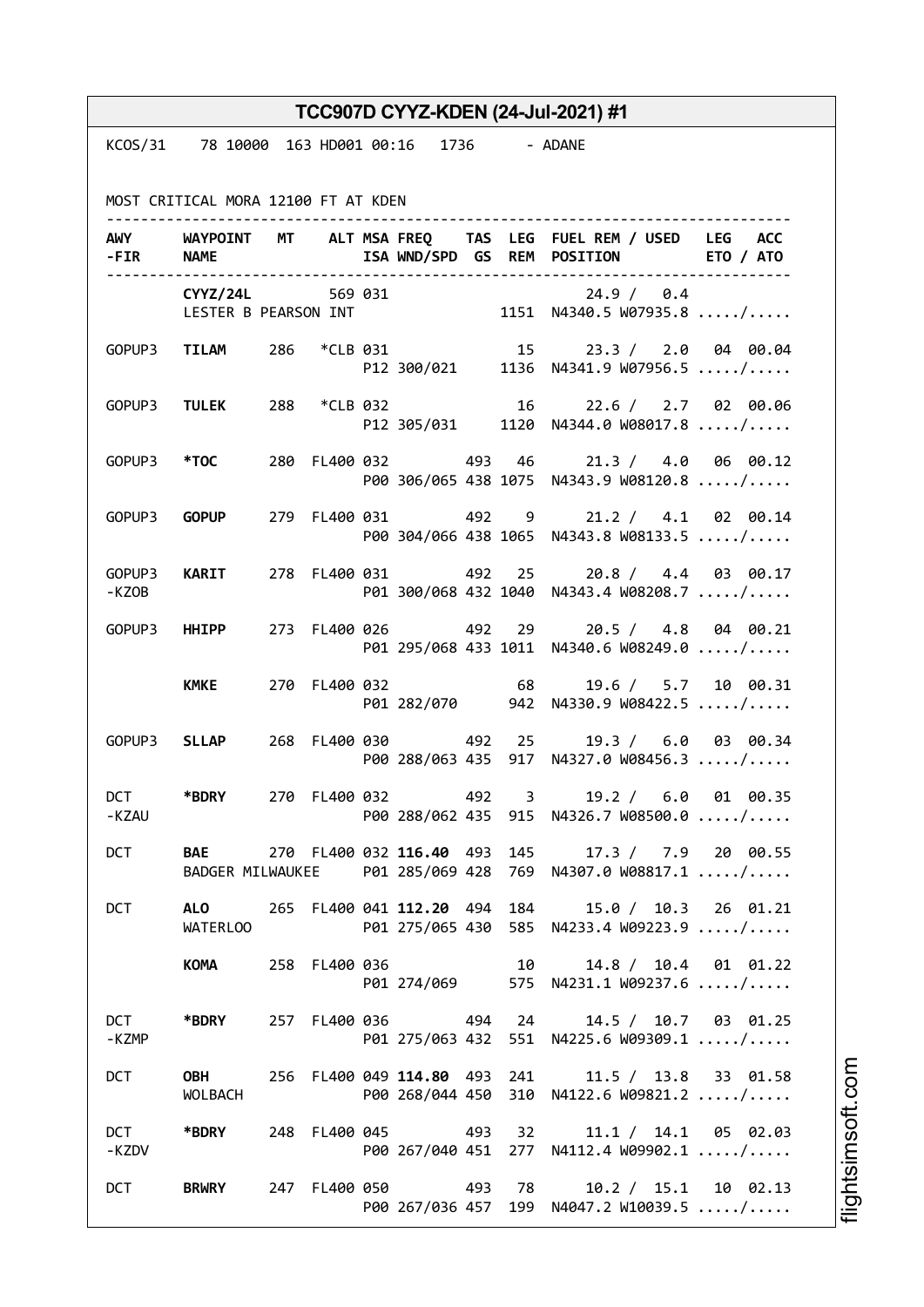| <b>KDEN</b>                                     |  |             |  | 252 FL400 050 2 2 10.2 / 15.1 00 02.13<br>P00 266/037 198 N4046.8 W10041.7 /                    |
|-------------------------------------------------|--|-------------|--|-------------------------------------------------------------------------------------------------|
|                                                 |  |             |  | LAWGR2 DUNKL 252 FL400 054 493 20 9.9 / 15.3 03 02.16<br>P00 265/035 457 178 N4042.5 W10107.2 / |
|                                                 |  |             |  | LAWGR2 KOLSH 251 FL400 054 493 40 9.5 / 15.8 05 02.21<br>P00 260/031 460 138 N4033.3 W10158.7 / |
|                                                 |  |             |  | LAWGR2 PLZNR 250 FL400 069 493 32 9.1 / 16.2 04 02.25<br>P00 261/030 462 105 N4025.6 W10239.8 / |
|                                                 |  |             |  | LAWGR2 *TOD 249 FL400 069 493 8 9.0 / 16.3 01 02.26<br>P00 261/030 462 97 N4023.6 W10250.2 /    |
|                                                 |  |             |  | LAWGR2 LAWGR 249 *DES 082 35 8.9 / 16.3 04 02.30<br>P14 259/020 63 N4014.9 W10334.1 /           |
| LAWGR2 PPINT 248 *DES 082                       |  | P15 274/007 |  | 16 8.9 / 16.4 03 02.33<br>46 N4010.9 W10354.6 /                                                 |
| LAWGR2 TAPME 275 *DES 094                       |  | P15 302/001 |  | 11 8.8 / 16.4 01 02.34<br>35 N4013.2 W10409.2 /                                                 |
| LAWGR2 <b>GRRUB</b> 275 *DES 094<br>P16 115/001 |  |             |  | 6 8.8 / 16.5 01 02.35<br>29 N4014.4 W10416.8 /                                                  |
| LAWGR2 KDEN/16L 215 5434 121<br>DENVER INTL     |  |             |  | 29 8.4 / 16.9 09 02.44<br>N3953.8 W10441.2 /                                                    |

--------------------------------------------------------------------------------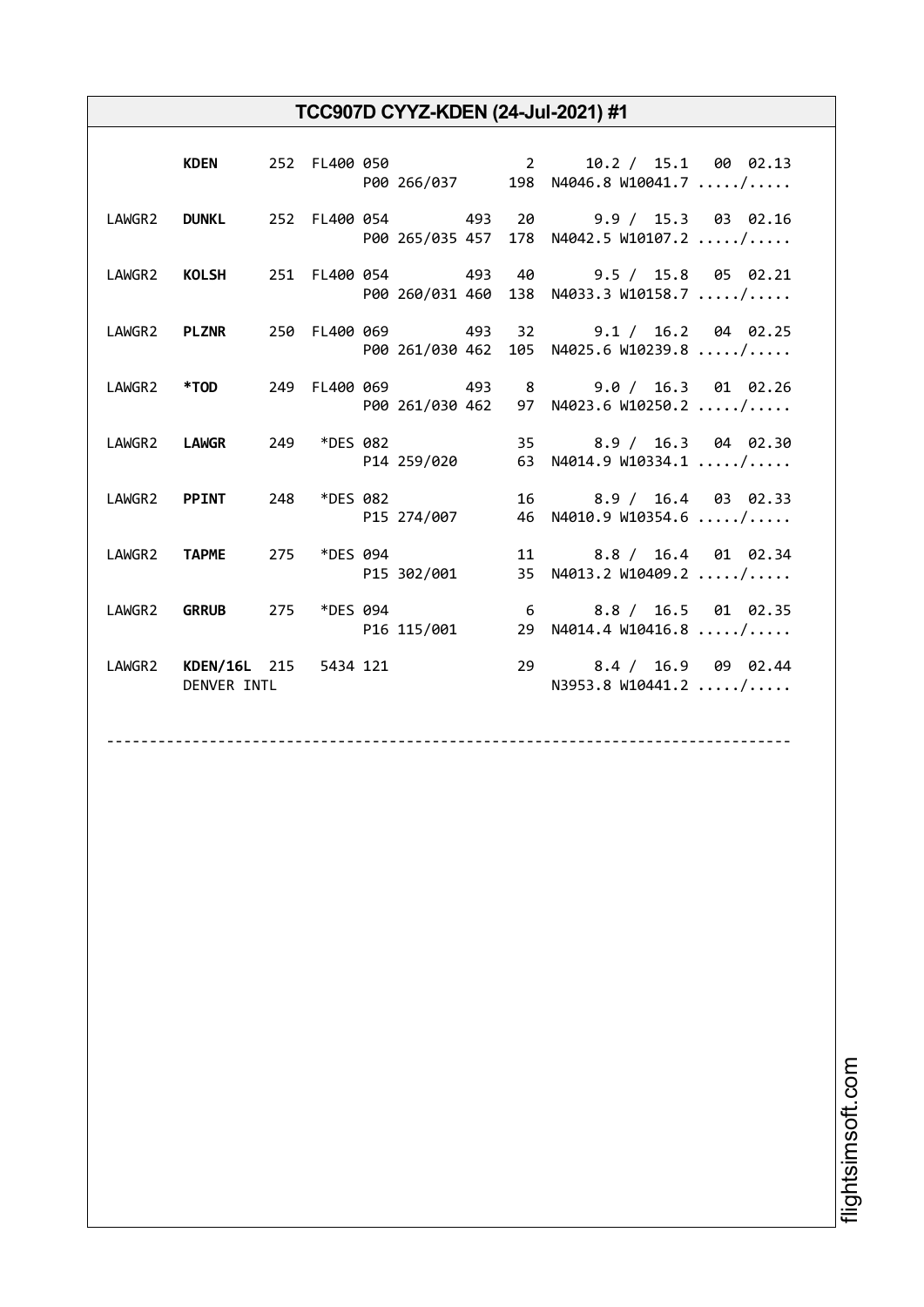| FL390 311/067 -55 FL440 287/067 -62 FL440 279/059 -62 FL440 269/042 -64                                                                                                                                                                              | (CLIMB) |  | <b>BAE</b> | <b>ALO</b> |  | OBH |  |
|------------------------------------------------------------------------------------------------------------------------------------------------------------------------------------------------------------------------------------------------------|---------|--|------------|------------|--|-----|--|
| FL310 306/047 -36 FL420 286/068 -59 FL420 278/062 -59 FL420 269/043 -60                                                                                                                                                                              |         |  |            |            |  |     |  |
| FL230 305/029 -18 FL400 285/070 -56 FL400 276/066 -56 FL400 268/044 -56<br>15000 295/022 -3 FL380 285/071 -52 FL380 275/068 -52 FL380 268/045 -52                                                                                                    |         |  |            |            |  |     |  |
|                                                                                                                                                                                                                                                      |         |  |            |            |  |     |  |
| 7000 254/018 +10 FL360 286/068 -47 FL360 276/066 -47 FL360 269/045 -47<br>(DESCENT)<br>FL390 257/024 -54<br>FL310 258/022 -34<br>FL230 256/017 -15<br>15000 301/001 +1<br>7000 058/006 +19<br>END FLIGHTPLAN 00694 TCC907D FOHGG CYYZ-KDEN 24JUL2021 |         |  |            |            |  |     |  |
|                                                                                                                                                                                                                                                      |         |  |            |            |  |     |  |
|                                                                                                                                                                                                                                                      |         |  |            |            |  |     |  |
|                                                                                                                                                                                                                                                      |         |  |            |            |  |     |  |
|                                                                                                                                                                                                                                                      |         |  |            |            |  |     |  |
|                                                                                                                                                                                                                                                      |         |  |            |            |  |     |  |
|                                                                                                                                                                                                                                                      |         |  |            |            |  |     |  |
|                                                                                                                                                                                                                                                      |         |  |            |            |  |     |  |
|                                                                                                                                                                                                                                                      |         |  |            |            |  |     |  |
|                                                                                                                                                                                                                                                      |         |  |            |            |  |     |  |
|                                                                                                                                                                                                                                                      |         |  |            |            |  |     |  |
|                                                                                                                                                                                                                                                      |         |  |            |            |  |     |  |
|                                                                                                                                                                                                                                                      |         |  |            |            |  |     |  |
|                                                                                                                                                                                                                                                      |         |  |            |            |  |     |  |
|                                                                                                                                                                                                                                                      |         |  |            |            |  |     |  |
|                                                                                                                                                                                                                                                      |         |  |            |            |  |     |  |
|                                                                                                                                                                                                                                                      |         |  |            |            |  |     |  |
|                                                                                                                                                                                                                                                      |         |  |            |            |  |     |  |
|                                                                                                                                                                                                                                                      |         |  |            |            |  |     |  |
|                                                                                                                                                                                                                                                      |         |  |            |            |  |     |  |
|                                                                                                                                                                                                                                                      |         |  |            |            |  |     |  |
|                                                                                                                                                                                                                                                      |         |  |            |            |  |     |  |
|                                                                                                                                                                                                                                                      |         |  |            |            |  |     |  |

m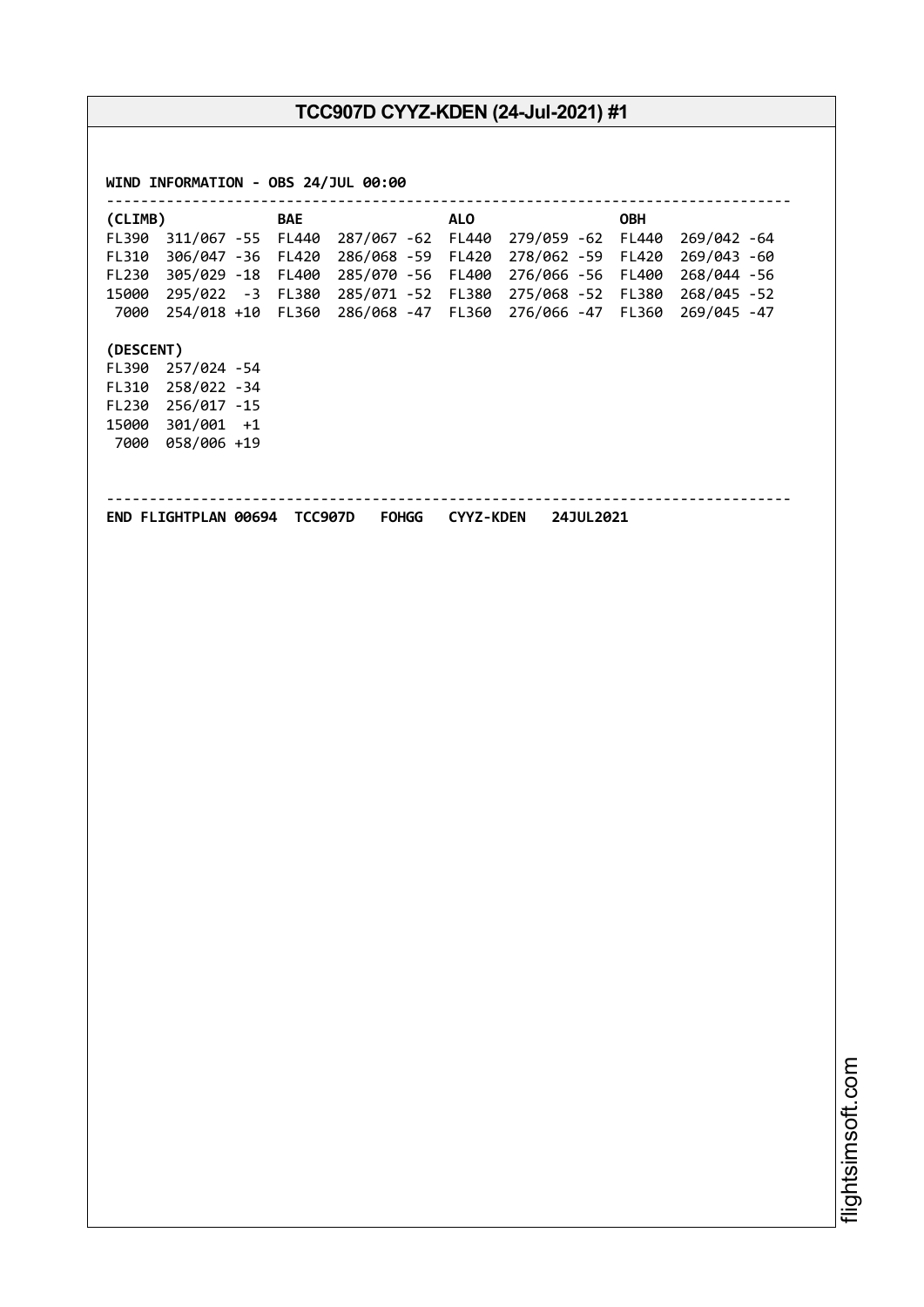```
[ATC FLIGHTPLAN]
```

```
(FPL-TCC907D-IN
-B77L/H-SDE1FGHIJ1RWXYZ/LB1
-CYYZ1545
-N0492F400 GOPUP3 SLLAP DCT BAE DCT ALO DCT OBH DCT BRWRY LAWGR2
-KDEN0244 KCOS
-PBN/A1B1C1D1L1O1S1 NAV/RNVD1E2A1 DOF/210724 REG/FOHGG
EET/KZOB0017 KZAU0035 KZMP0125 KZDV0203
SEL/EGAE CODE/3B755A RVR/75 OPR/TRADEWIND PACIFIC
ORGN/NTAATPCP PER/D
RMK/TCAS
-E/0419)
```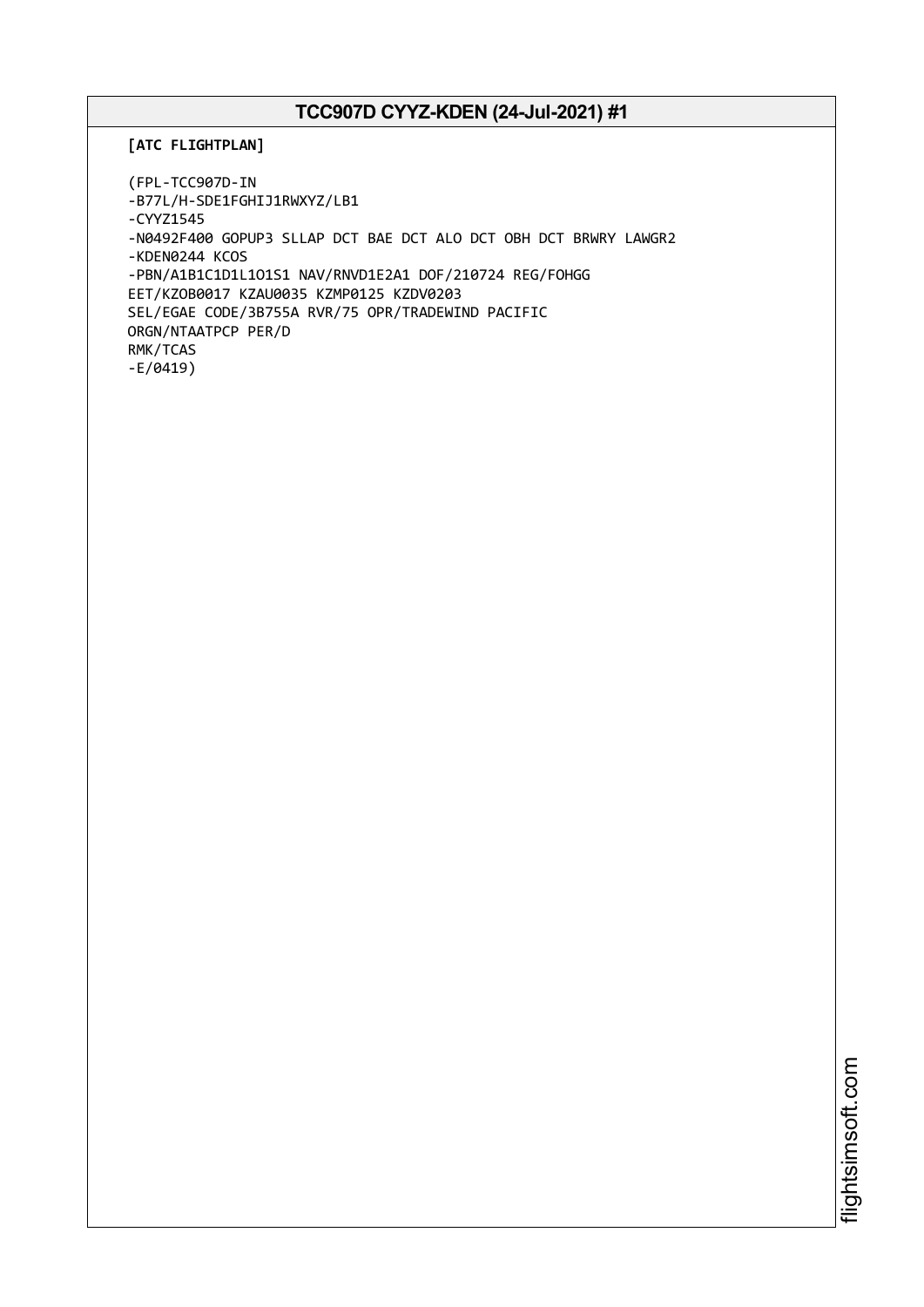┌──────────────────────────────────────────────────────────────────────────────┐

└──────────────────────────────────────────────────────────────────────────────┘

**[PLANNING WEATHER]**

│**ORIGIN: CYYZ/YYZ (LESTER B PEARSON INTL, CANADA) UTC -04:00**│

CYYZ 241000Z 13003KT 12SM BKN250 19/18 A3005 RMK CI7 HZ SLP175 DENSITY ALT 1000FT CYYZ 240838Z 2409/2512 VRB03KT P6SM SKC BECMG 2410/2412 14005KT FM241700 16015KT P6SM BKN040 FM241900 16015KT 6SM -SHRA BR BKN012 BKN080 FM250200 21015KT 4SM SHRA BR BKN015 OVC030 PROB30 2502/2506 VRB15G30KT 11/2SM +TSRA BR BKN008 OVC015CB FM250600 23010KT P6SM SCT008 OVC015 RMK NXT FCST BY 241200Z

│**DESTINATION: KDEN/DEN (DENVER INTL, UNITED STATES) UTC -06:00**│

┌──────────────────────────────────────────────────────────────────────────────┐

KDEN 240953Z 26007KT 10SM SCT130 SCT220 21/14 A3019 RMK AO2 SLP132 T02110139 KDEN 240859Z 2409/2512 24008KT P6SM SCT100 FM241500 03008KT P6SM FEW100 SCT220 FM241900 08010KT P6SM VCSH SCT080 BKN220 FM250100 14007KT P6SM VCSH SCT100 BKN140 FM250400 21012KT P6SM SCT100 BKN140

┌──────────────────────────────────────────────────────────────────────────────┐ │**ALTERNATE: KCOS/COS (CITY OF COLORADO SPRINGS MUN, UNITED STATES) UTC -06:00**│ └──────────────────────────────────────────────────────────────────────────────┘

┌──────────────────────────────────────────────────────────────────────────────┐

└──────────────────────────────────────────────────────────────────────────────┘

┌──────────────────────────────────────────────────────────────────────────────┐

└──────────────────────────────────────────────────────────────────────────────┘

└──────────────────────────────────────────────────────────────────────────────┘

KCOS 240954Z 33009KT 10SM SCT120 21/12 A3026 RMK AO2 SLP136 T02060117 KCOS 240532Z 2406/2506 32014G24KT P6SM SCT100 SCT200 FM240800 36010KT P6SM FEW100 SCT200 FM241600 02011KT P6SM SCT100 FM242100 03012G22KT P6SM VCTS BKN060CB BKN200 FM250200 35010KT P6SM SCT080 BKN150

│**ADEQUATE: KMKE/MKE (GEN MITCHELL INTL, UNITED STATES) UTC -05:00**│

KMKE 240952Z 23011KT 6SM HZ FEW250 24/22 A2989 RMK AO2 SLP117 T02440217 KMKE 240859Z 2409/2512 21007KT P6SM FEW250 FM241300 24012G22KT P6SM SCT040 BKN200 FM241900 26012G21KT P6SM VCTS BKN050CB FM242200 27010KT P6SM SCT060 FM250100 30007KT P6SM SCT100

│**ADEQUATE: KOMA/OMA (EPPLEY, UNITED STATES) UTC -05:00**│

KOMA 240952Z 16008KT 10SM SCT140 SCT250 25/22 A2991 RMK AO2 SLP116 T02500217 KOMA 240520Z 2406/2506 18008KT P6SM SKC WS016/23035KT FM241200 18006KT P6SM SCT050 BKN100 FM241900 34009KT P6SM BKN250 FM250000 05005KT P6SM BKN250

i⊒<br>⊫ htsim soft.c om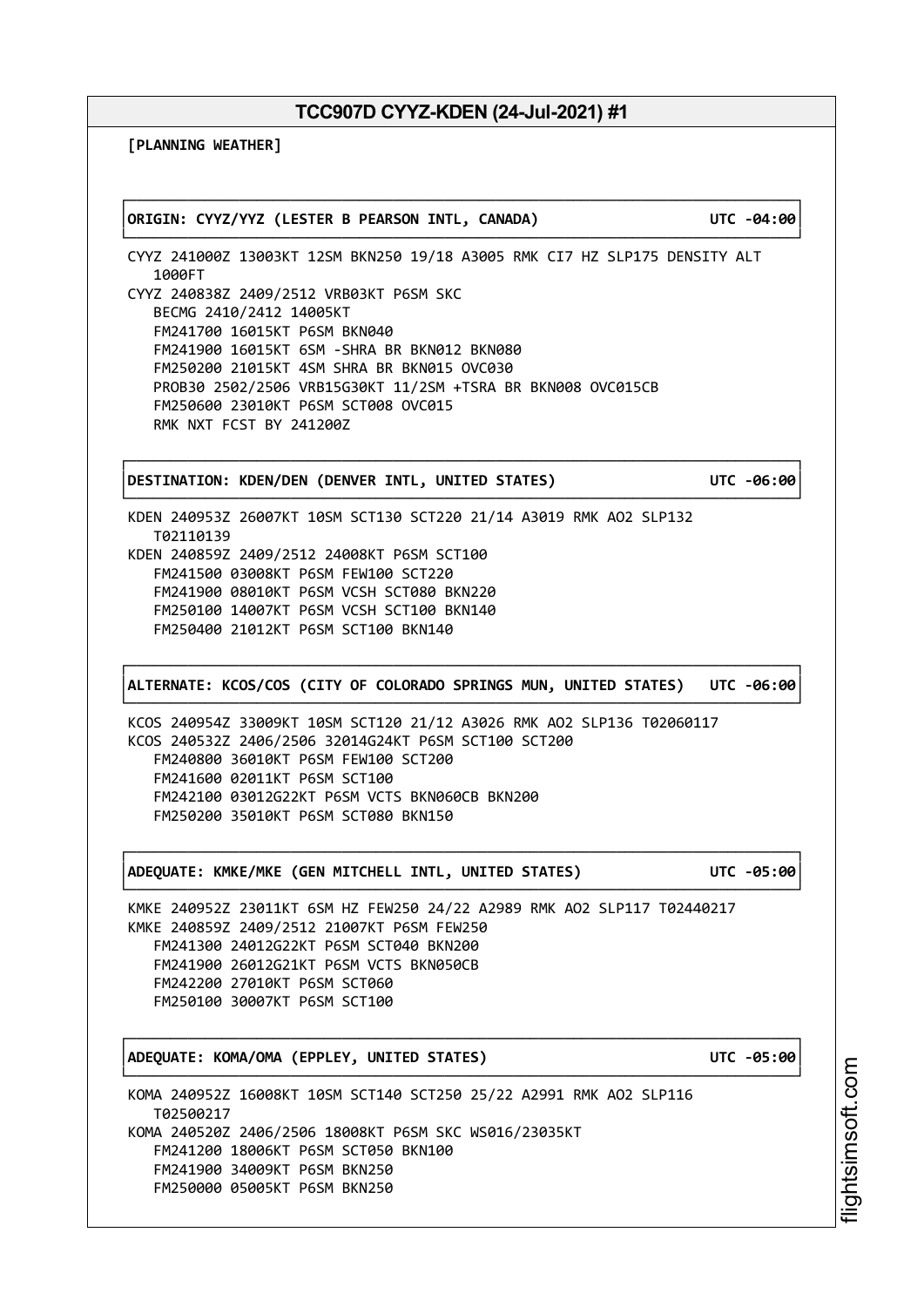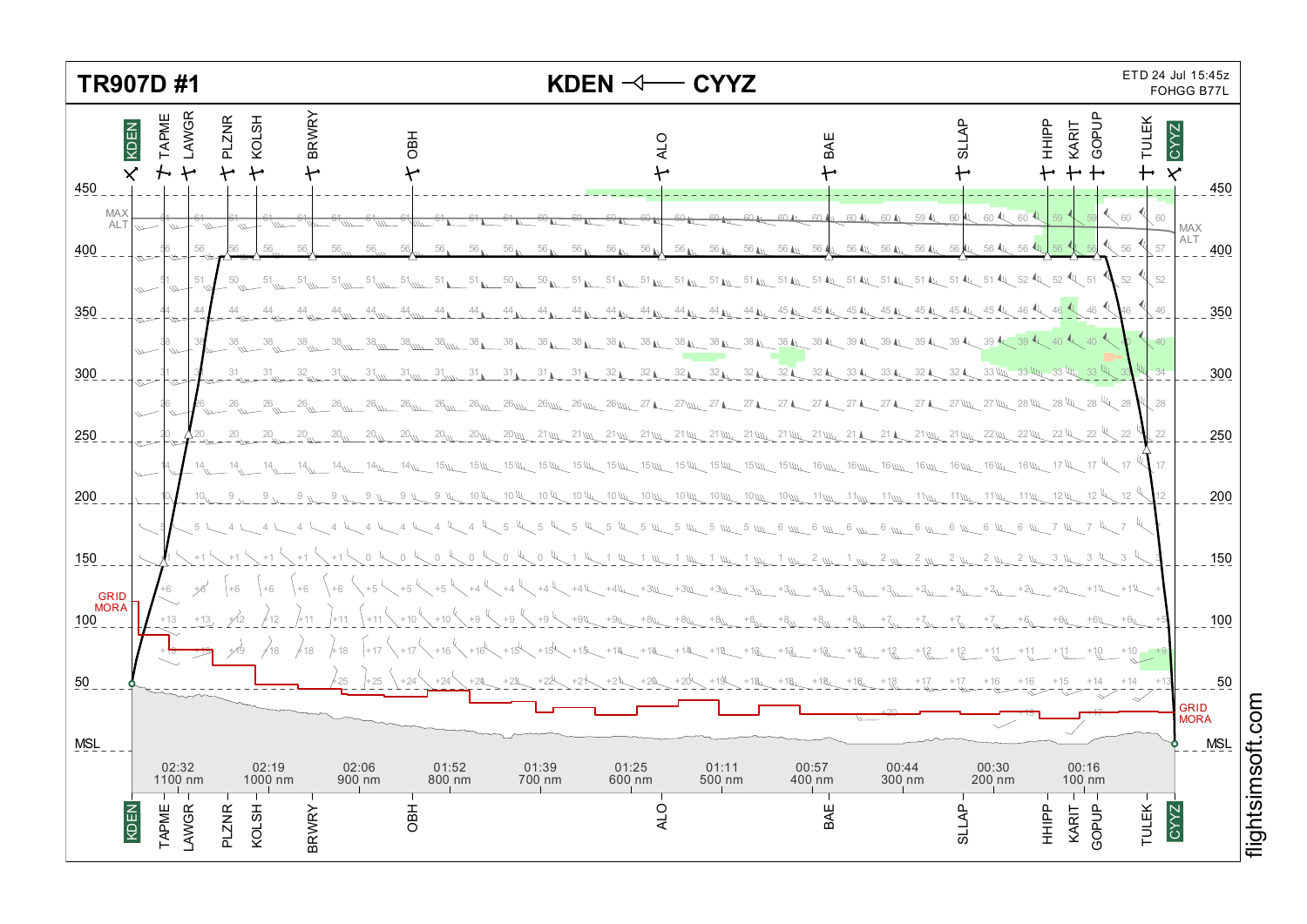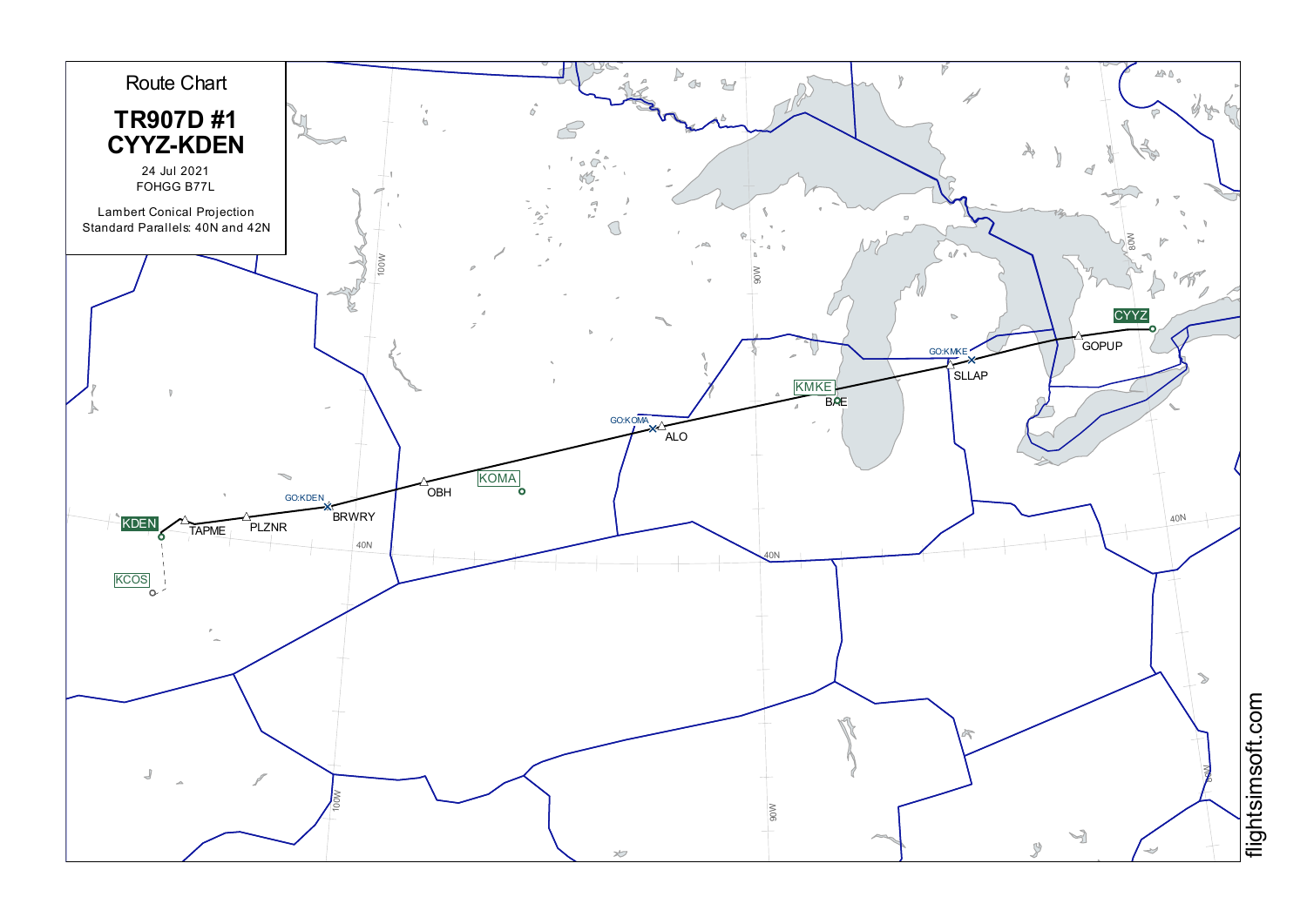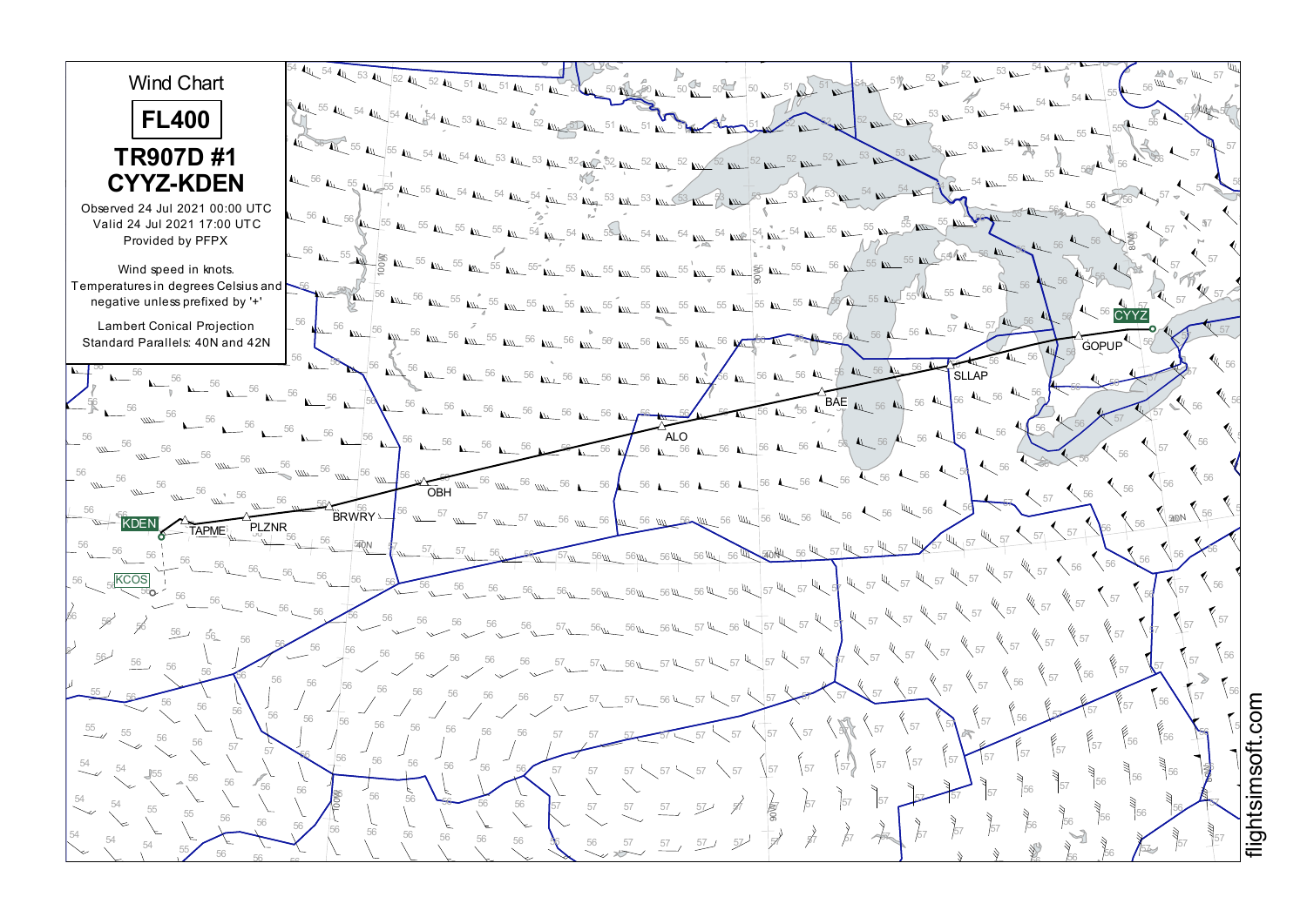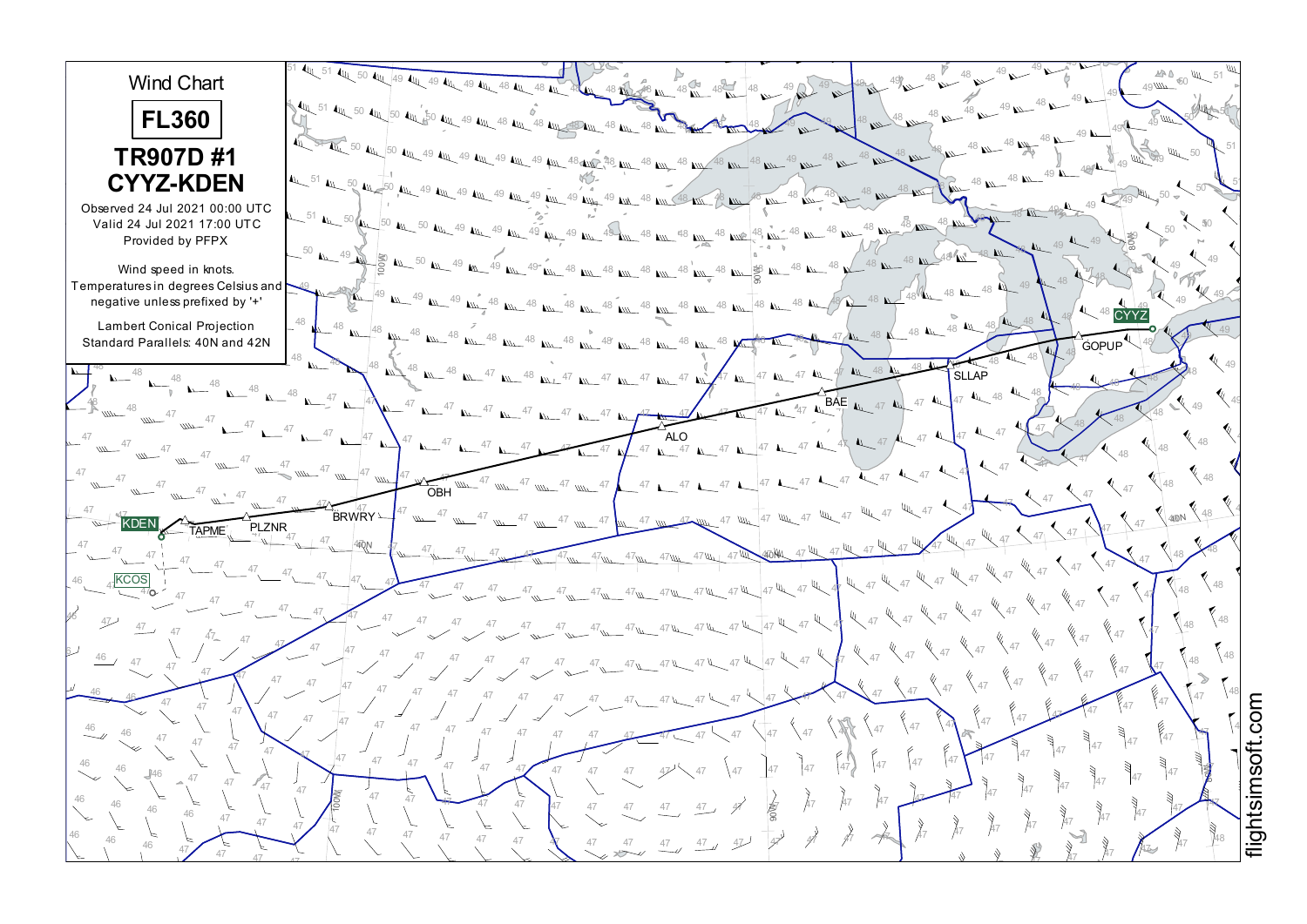